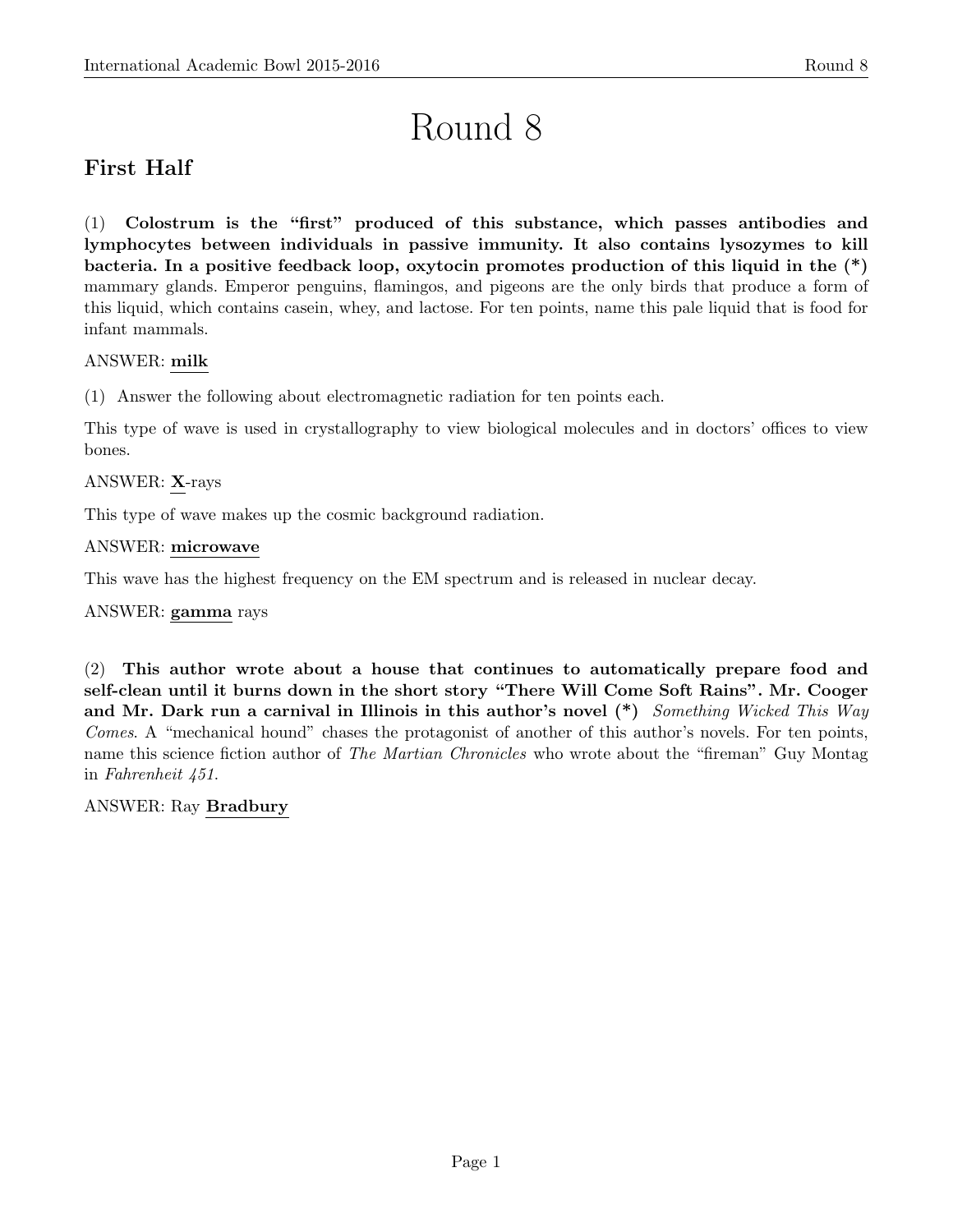(2) Answer some questions about everybody's favorite British novelist born in Japan, Kazuo Ishiguro. For ten points each,

Kazuo Ishiguro's most famous novel The Remains of the Day takes place during this war. The various guests who visit an English lord's country house include Winston Churchill and David Lloyd George.

# ANSWER: World War 2 (or Second World War)

In Ishiguro's most recent novel, he wrote about a buried one of these imaginary beings. Two of these mythical creatures created by Rabelais [Rab-uh-ley] are Gargantua and Pantagruel

# ANSWER: giants

Another novel by Ishiguro is *Never Let Me Go*. In *Never Let Me Go*, Miss Lucy has this profession. Miss Caroline has this profession in To Kill a Mockingbird

# ANSWER: school teacher

(3) The Pilgrimage of Grace was led against this monarch after he dissolved the monasteries, an action that was overseen by Thomas Cromwell. This man passed the first Act of Supremacy, and Thomas Wolsey was executed after he failed to arrange an (\*) annulment of this man's first marriage, leading him to divorce Catherine of Aragon and marry Anne Boleyn. For ten points, name this Tudor monarch who founded the Church of England and had six wives, two of which were beheaded.

# ANSWER: Henry VIII [the Eighth]

(3) The tune of "The Battle Hymn of the Republic" was earlier used for a song that says this man's body "lies a-mouldering in the grave." For ten points each,

Name this man who was executed following his failed 1859 raid on Harper's Ferry, Virginia.

# ANSWER: John Brown

John Brown was a militant advocate of this cause, which achieved its goal with the 13th Amendment.

ANSWER: abolitionism (accept any answer indicating getting rid of slavery)

John Brown also participated in the Pottawatomie Creek Massacre, part of a conflict between supporters and opponents of slavery in this "Bleeding" state.

# ANSWER: Kansas (accept Bleeding Kansas)

(4) This singer wrote about "sailors fighting in the dance hall" in a song on the album Hunky Dory. This man, who starred as Jareth the Goblin King in the 1986 film Labyrinth, released the song "Lazarus" and the album *Blackstar* in 2016. The transmission  $(*)$  "Major" Tom to Ground Control" is heard in "Space Oddity" by, for ten points, what British rocker who created the character Ziggy Stardust and passed away in January 2016?

# ANSWER: David Bowie (or David Robert Jones)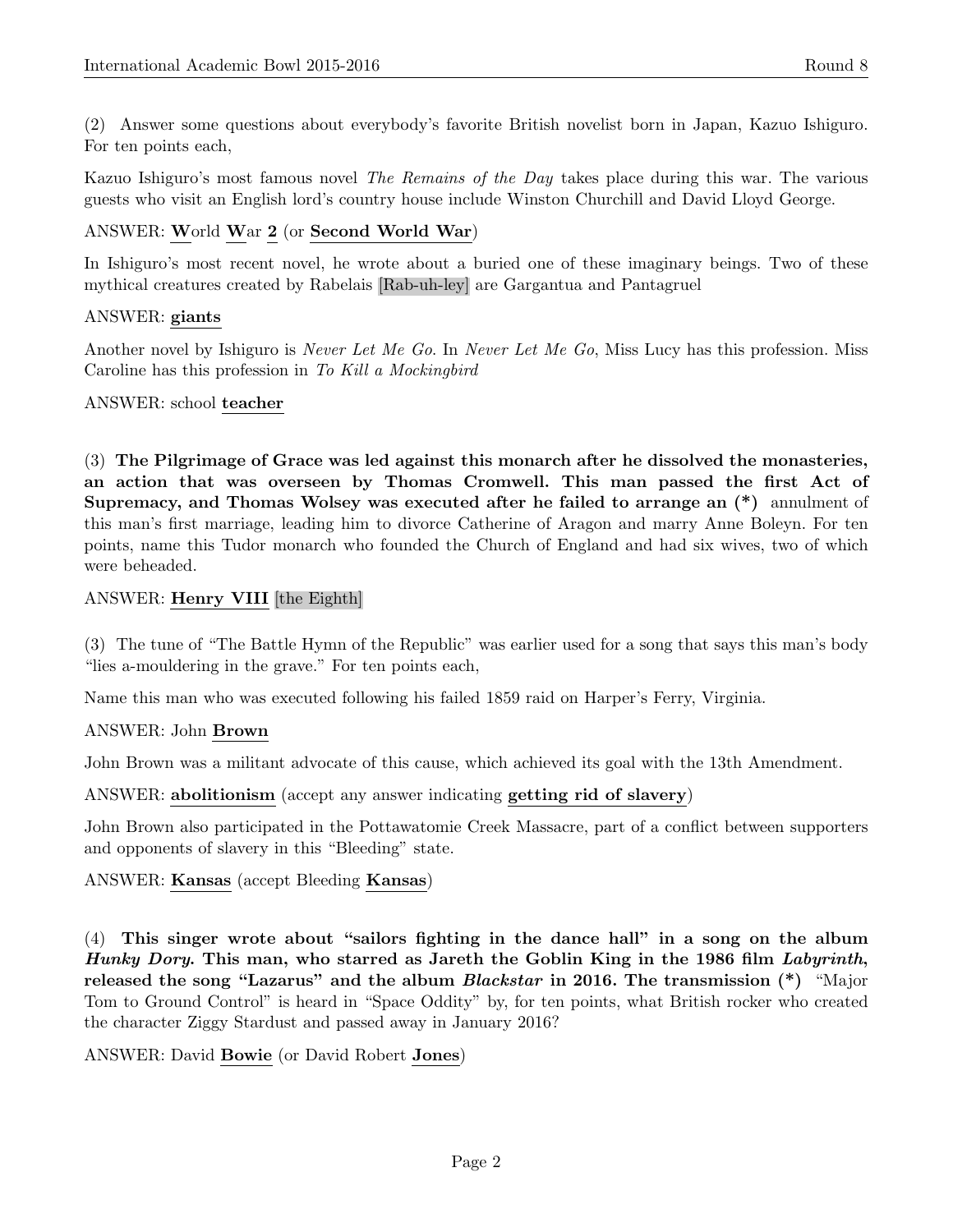(4) In the climax of this film, its title character takes on Obadiah Stane on the roof of Stark Industries. For ten points each,

Name this 2008 film, the first of a series, in which Robert Downey Jr. plays a weapons magnate and future Avenger who builds a powered exoskeleton in a cave with a box of scraps.

# ANSWER: Iron Man

Iron Man was the first film of the "cinematic universe" of this comic book company, which was purchased by Disney in 2009.

# ANSWER: Marvel Comics (or Marvel Studios; accept MCU or Marvel Cinematic Universe)

This talking computer, named for Tony Stark's manservant in the comic book series, is Stark's personal assistant. It is infiltrated by Ultron and used to attack the Avengers in a later film.

# ANSWER: J.A.R.V.I.S. (or Just A Rather Very Intelligent System)

(5) In a novel by J.M. Coetzee, Susan Barton lands on an island inhabited by this man, who escapes slavery with Xury. This man uses gunpowder to scare away 300 wolves, teaches Poll to ask "how came you here," and saves a Spaniard from (\*) cannibals after landing on an island near South America. For ten points, name this character, inspired by the explorer Alexander Selkirk, who rescues Friday in a namesake novel by Daniel Defoe.

## ANSWER: Robinson Crusoe (accept either underlined name)

(5) While on a trip to hunt jaguars with his friend Whitney, this short story's protagonist falls overboard off his yacht and ends up at Ship-Trap Island. For ten points each,

Name this short story in which General Zaroff hunts men, including the protagonist Rainsford. It ends with Rainsford saying that he "had never slept in a better bed," implying the death of General Zaroff.

# ANSWER: The Most Dangerous Game

In "The Most Dangerous Game," General Zaroff hunts man with the help of these animals. Emily Elizabeth owns one of these animals named Clifford in a series of children's books by Norman Bridwell.

ANSWER: dogs (accept canines; accept canis lupus familiaris; accept descriptions like hound or puppy)

Sir Henry is terrorized by a dog painted with phosphorous in this Sir Arthur Conan Doyle novel.

#### ANSWER: The Hound of the Baskervilles

(6) One unsolvable ancient Greek problem was to make one of these shapes with twice the volume of a given one. This dual of the octahedron is the only Platonic solid that can be used to tile space. In this shape, (\*) three faces meet at each of its eight vertices. Its volume can be computed as side length to the third power. For ten points, name this three-dimensional shape with six square faces.

#### ANSWER: cube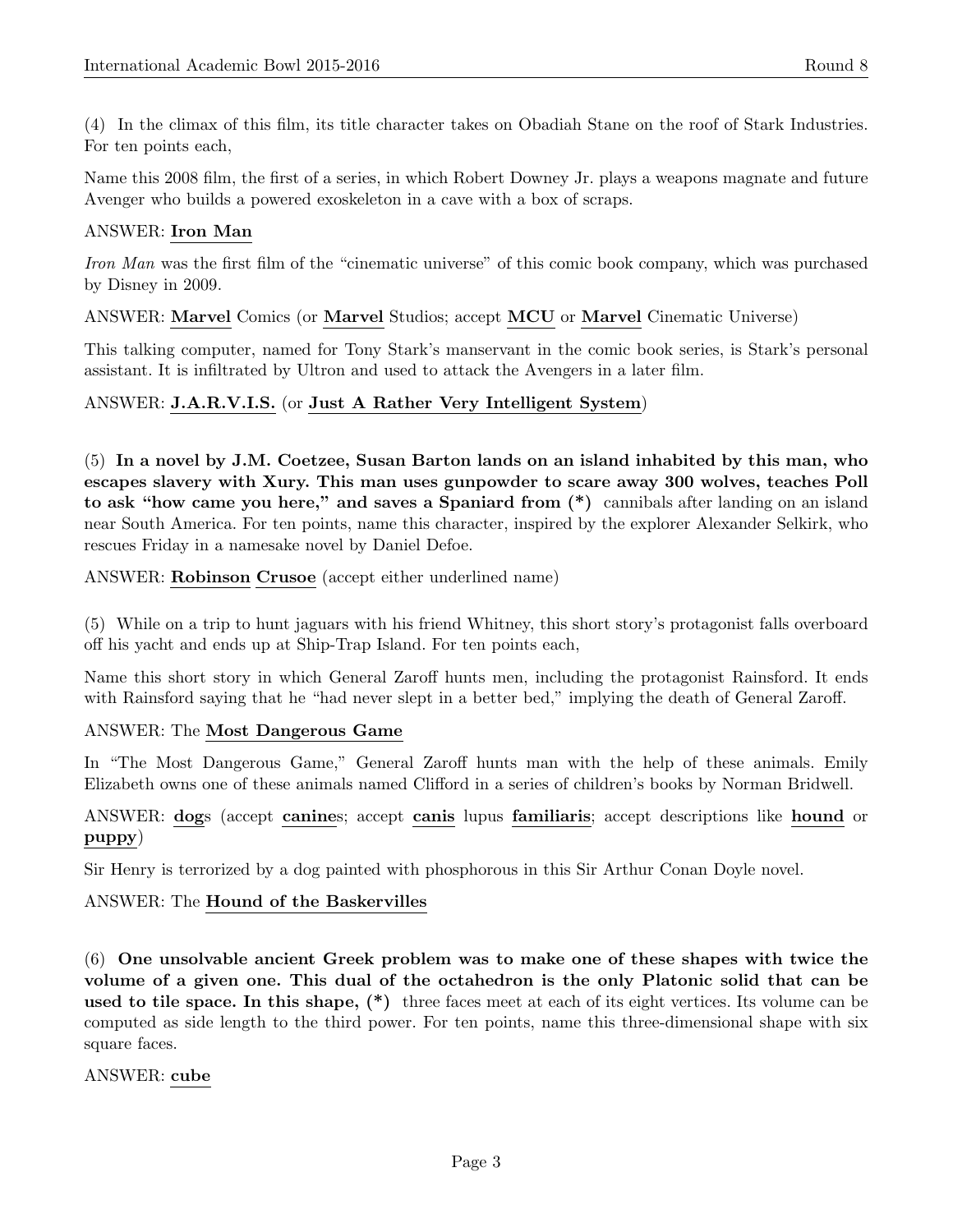(6) Identify the following about factorization for ten points each.

All positive integers can be factorized into these numbers. Composite integers can be factored into two or more of this type of factor.

# ANSWER: prime numbers

This value for A and B is the largest number that A and B are both multiples of. Factorizing both numbers and multiplying the shared primes is one way to compute this value.

## ANSWER: greatest common divisor or greatest common factor (or gcd or gcf)

When factorizing a number, one often creates this type of structure in which under each composite number N are written two numbers multiplying to N. The original number appears at the top of this structure, which becomes wider toward the bottom.

## ANSWER: factor tree

(7) The founder of this ancient empire defeated his grandfather Astyages, recorded the crimes of Nabonidus on a clay cylinder, and founded a capital city at Pasargadae. Another ruler of this empire sat on a throne, watching his fleet lose the Battle of Salamis, sealing defeat in a 480 (\*) BC war. This empire was led in that war in ancient Greece by Xerxes, the son of Darius. For ten points, name this ancient empire founded by Cyrus the Great in what is now Iran.

ANSWER: Persian Empire (or Achaemenid Empire)

(7) This son of Pepin the Short led a 782 AD massacre of non-Christians at Verden. For ten points each,

Name this first Holy Roman Emperor, who was crowned on Christmas Day in 800.

# ANSWER: Charlemagne (or Carolus Magnus or Charles the Great or Karl der Grosse)

Charlemagne conquered these Germanic people in Italy by completing a 774 siege of Pavia. These people had been led by Desiderius.

#### ANSWER: Lombards

The third Pope of this name crowned Charlemagne. In 1520, the tenth Pope of this name, which translates to "Lion," issued Exsurge Domine, excommunicating Martin Luther.

# ANSWER: Leo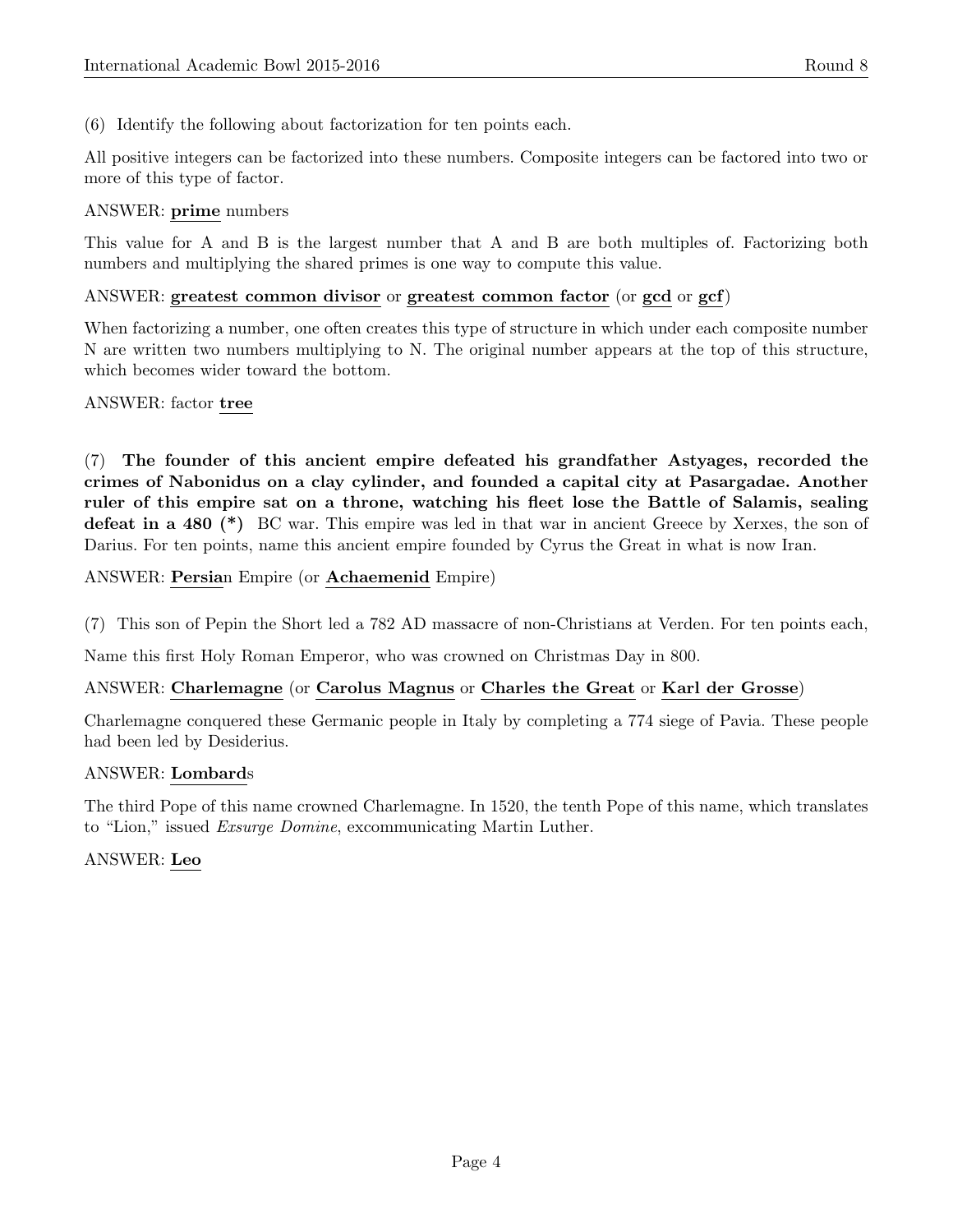# Sixty Second Rounds

The categories are  $\ldots$ 

- 1. Arguments in Essays
- 2. Athens
- 3. Jupiter
- 4. European Composers

# Arguments in Essays

Who argued that...

(1) Individuals should stand up against government when it betrays their conscience in his essay "Civil Disobedience?"

# ANSWER: Henry David Thoreau

(2) Individuals should avoid conformity in his essay "Self-Reliance?"

# ANSWER: Ralph Waldo Emerson

(3) The colonies of America should fight for a more representative government in the pamphlet Common Sense?

# ANSWER: Thomas Paine

(4) Taxation was not tyranny in one pamphlet and compiled a Dictionary of the English Language?

# ANSWER: Samuel Johnson

(5) Through Imperialism both the conqueror and conquered are destroyed in his essay "Shooting an Elephant?"

# ANSWER: George Orwell (or Eric Arthur Blair)

(6) Solitude is responsible for the Mexican perspective on death and identity in his book-length essay The Labyrinth of Solitude?

# ANSWER: Octavio Paz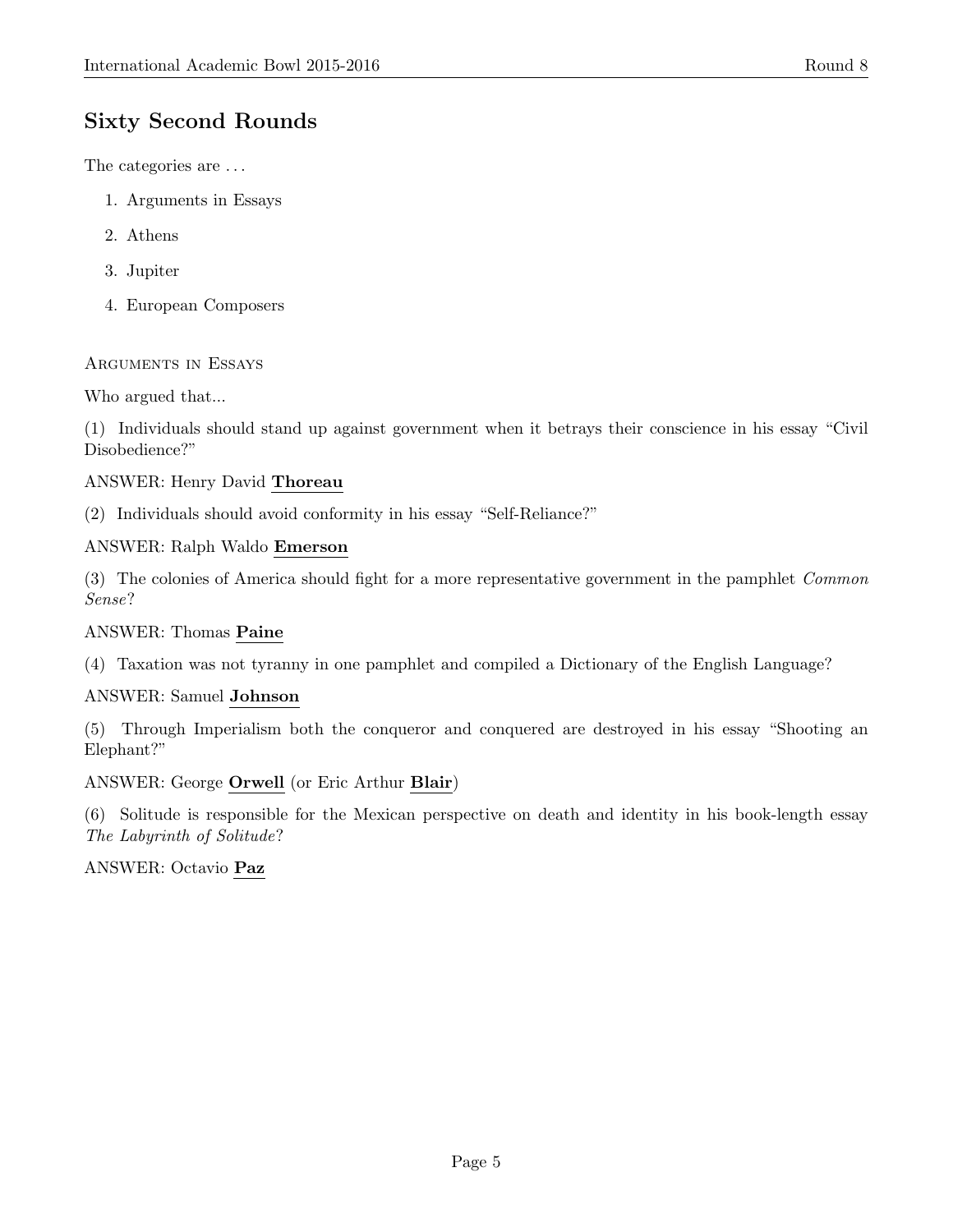# **ATHENS**

Athens is or was...

(1) The capital of what modern nation?

# ANSWER: Greece (or Hellas)

(2) The rival of what militaristic city-state, which it fought against in the Peloponnesian War?

# ANSWER: Sparta (accept Lacedaemon)

(3) Home to what prominent temple to Athena that contained the Elgin Marbles?

# ANSWER: Parthenon

(4) Home to what hill in the center of the city that contained that temple?

# ANSWER: Acropolis

(5) Led by what statesman who built the temples on that hill and gave a famous funeral oration during the Peloponnesian War?

# ANSWER: Pericles

(6) The sponsor of a 415 BC military expedition to Syracuse on what now-Italian island?

ANSWER: Sicily (accept Sicilian Expedition)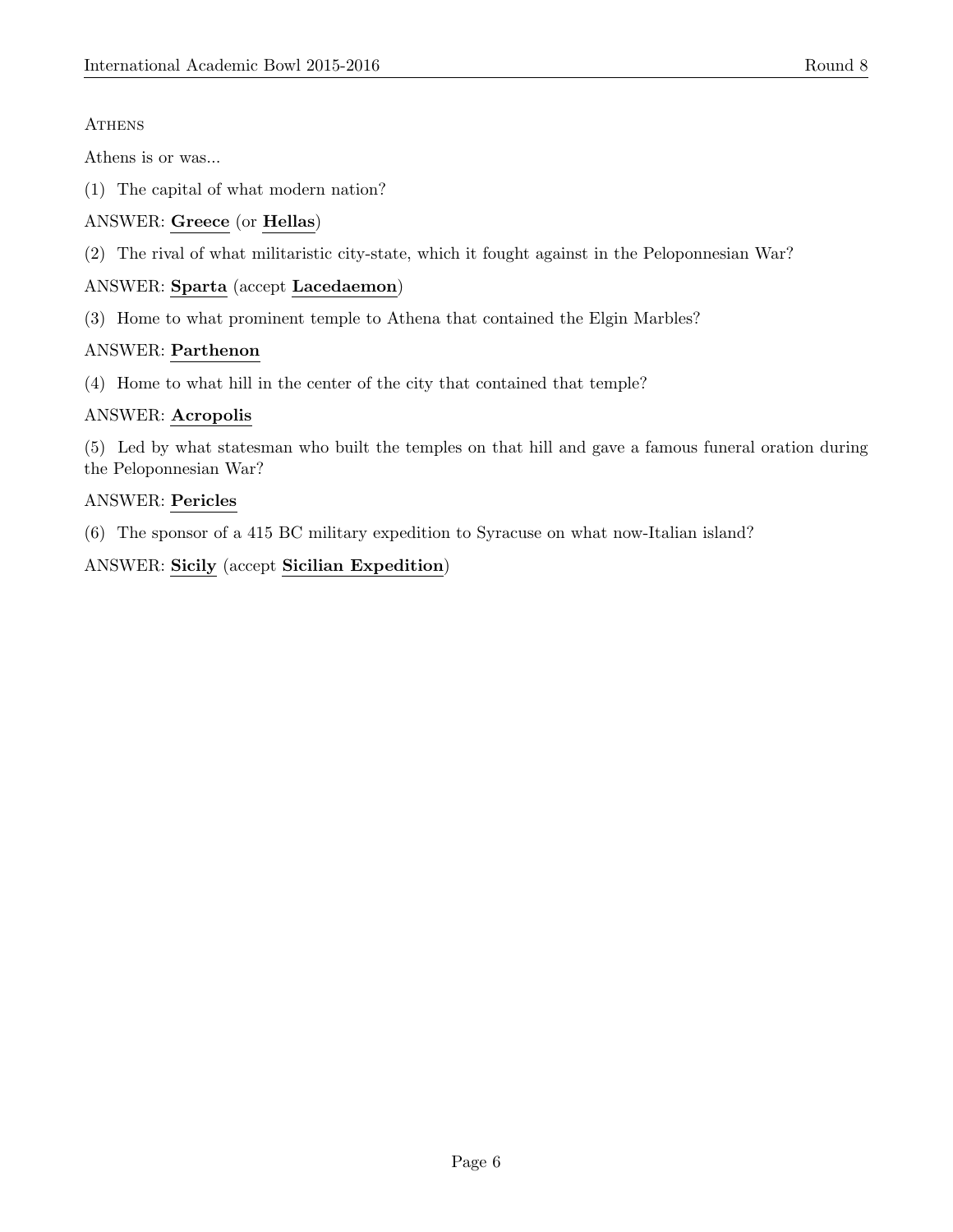# **JUPITER**

Considering the planet Jupiter, name the...

(1) Large ringed planet that is the next farthest from the Sun after Jupiter.

# ANSWER: Saturn

(2) Massive, centuries-old storm in Jupiter's southern hemisphere which is, currently, not actually its named color.

# ANSWER: Great Red Spot

(3) Italian scientist who discovered Jupiter's four largest moons using an early telescope.

ANSWER: Galileo Galilei (accept either or both names)

(4) Moon, Jupiter's fourth largest, that may harbor life in its subsurface ocean.

# ANSWER: Europa

(5) Element that makes up the majority of Jupiter's atmosphere and the majority of the Sun.

# ANSWER: Hydrogen (or H)

(6) Comet that broke apart and crashed into Jupiter in 1994.

ANSWER: Shoemaker-Levy 9 (prompt on partial answers)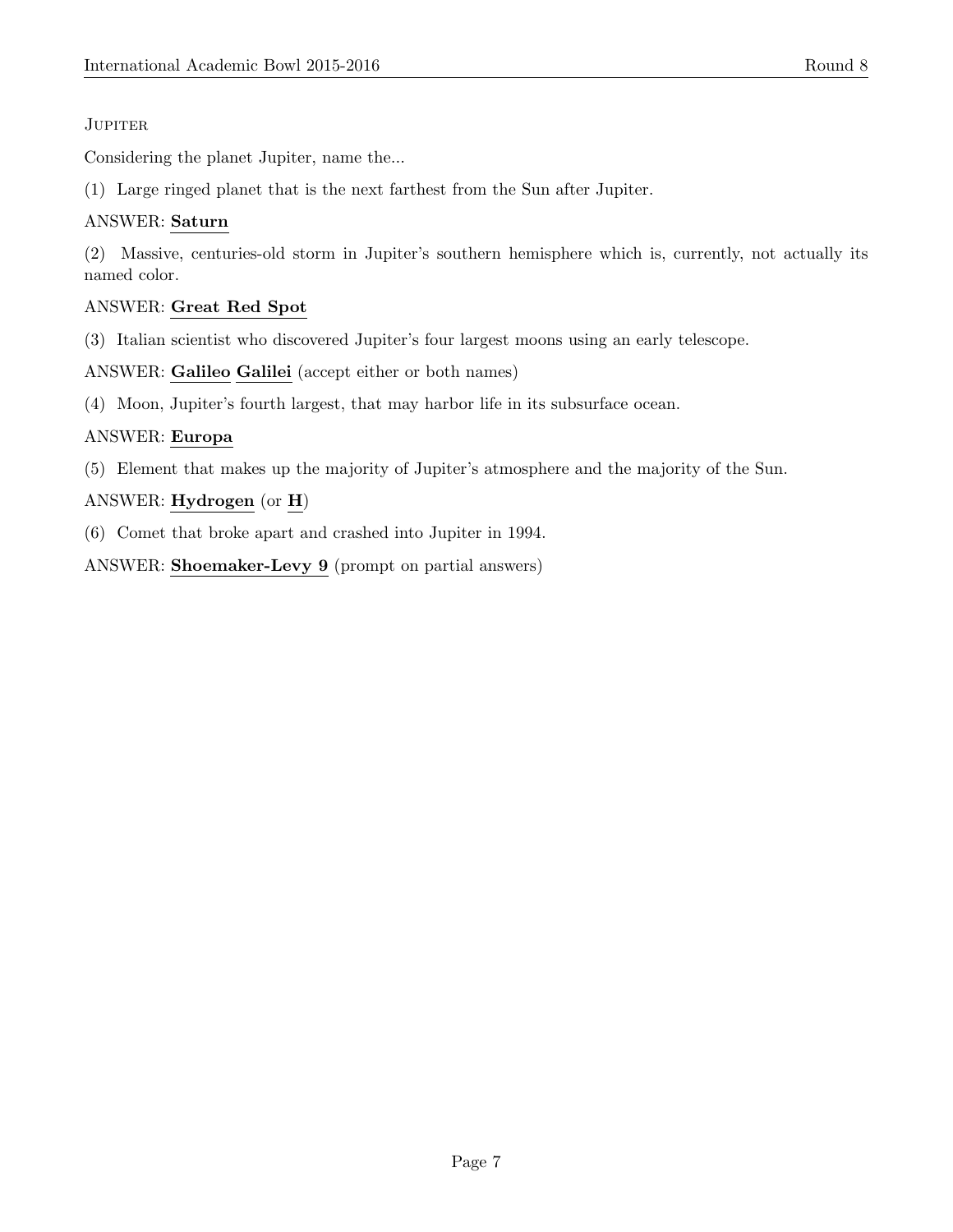| EUROPEAN COMPOSERS |
|--------------------|
|                    |

Which composer wrote the music for the...

(1) Academic Festival Overture and a famous lullaby?

# ANSWER: Johannes Brahms

(2) Minute Waltz for piano?

#### ANSWER: Frederic Chopin

(3) Peer Gynt, including "In the Hall of the Mountain King?"

## ANSWER: Edvard Grieg

(4) Pomp and Circumstance marches, as heard at many graduations?

#### ANSWER: Sir Edward Elgar

(5) "Anvil Chorus" from his opera, il Trovatore [troh-vah-TORE-ay]?

#### ANSWER: Giuseppe Verdi

(6) Lieder [lee-der] "Der Erlkonig" and "Gretchen at the Spinning Wheel"?

#### ANSWER: Franz Schubert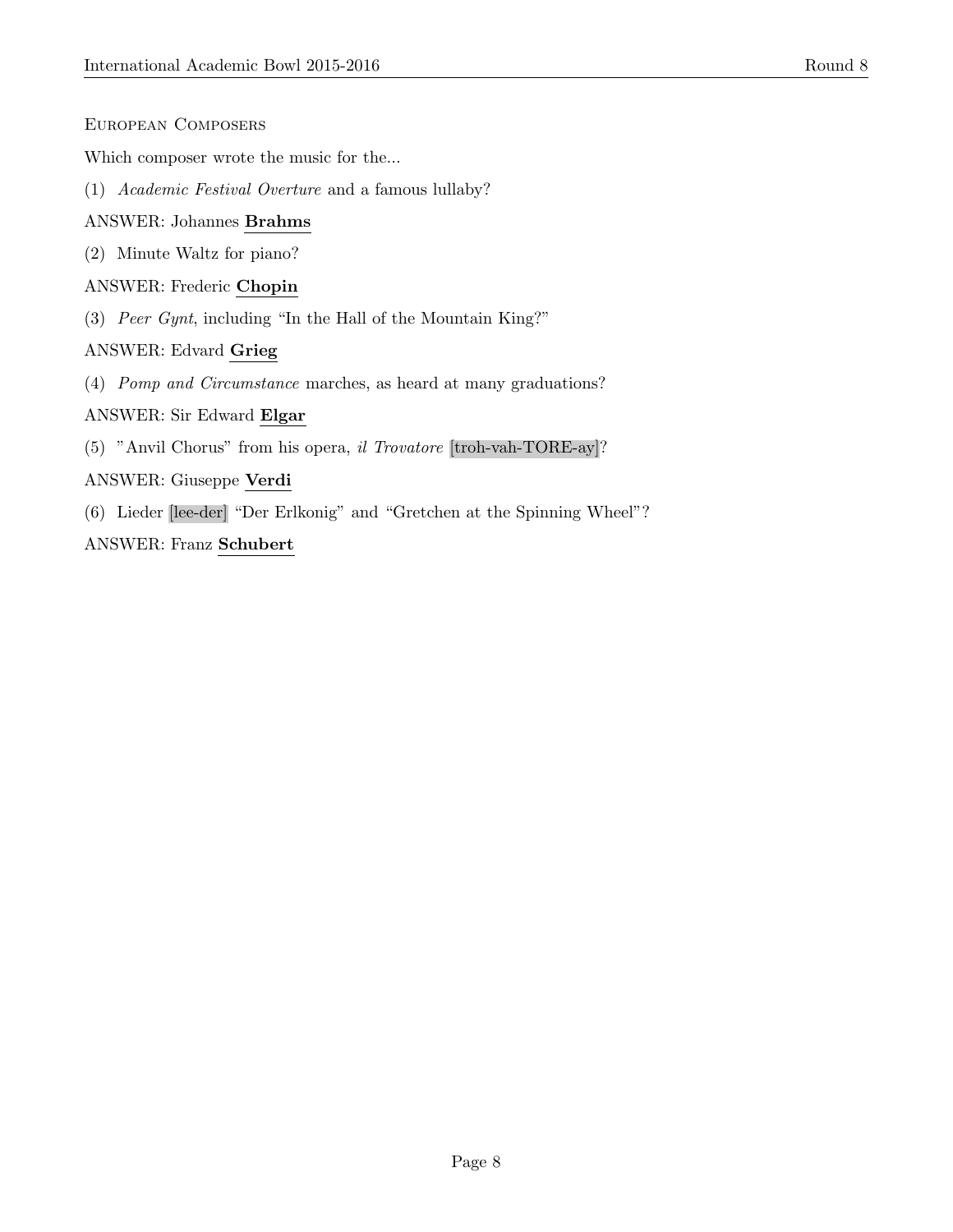# Second Half

(8) This man argued that existence precedes essence, noting that man "surges up in the world, and defines himself afterwards" in an essay arguing his philosophical position "is a Humanism." This lover of Simone de Beauvoir declined the 1964 (\*) Nobel Prize in Literature, earned for novels like Nausea. For ten points, name this French existentialist philosopher, the author of Being and Nothingness and No Exit.

# ANSWER: Jean-Paul Sartre

(8) The tomb of Suleiman Shah is part of a small Turkish gravesite within this country, guarded by a few dozen Turkish soldiers as this country's civil war rages on. For ten points each,

Name this Middle Eastern country. Most refugees from this country's civil war cross into bordering Turkey.

# ANSWER: Syria

This Syrian leader's 2011 crackdown on Arab Spring protests led to the start of his nation's civil war.

## ANSWER: Bashar al-Assad

This current President of Turkey has been criticized for financially supporting ISIS in fighting in Syria.

#### ANSWER: Recep Tayyip Erdogan [air-doh-wan, but be lenient]

(9) In a play by this man, Irina Arkadina's son writes a play performed by Nina, and Konstantin Treplev shoots the title bird. The "eternal student" Trofimov appears in another play by this author of Three Sisters. He wrote about Lopakhin purchasing the title grove of (\*) trees from Madame Ranevskaya, whose family leaves as the sound of an axe is heard. For ten points, name this Russian playwright of The Seagull and The Cherry Orchard.

#### ANSWER: Anton Pavlovich Chekhov

(9) In a short story about the American west, Cherokee Sal's son is given this name by the gambler Oakhurst. For ten points each,

Give this name, awarded because the child brought good fortune to Roaring Camp.

#### ANSWER: Thomas "Tommy" Luck

"The Luck of Roaring Camp" is a short story by this author, who wrote about Oakhurst's death in another short story about a group of Outcasts.

# ANSWER: (Francis) Bret Harte

Oakhurst dies in a Bret Harte short story titled for a town called "this game" Flat. Oakhurst is a professional player of this game, and is targeted by a gang of reformists for gambling at this card game.

#### ANSWER: poker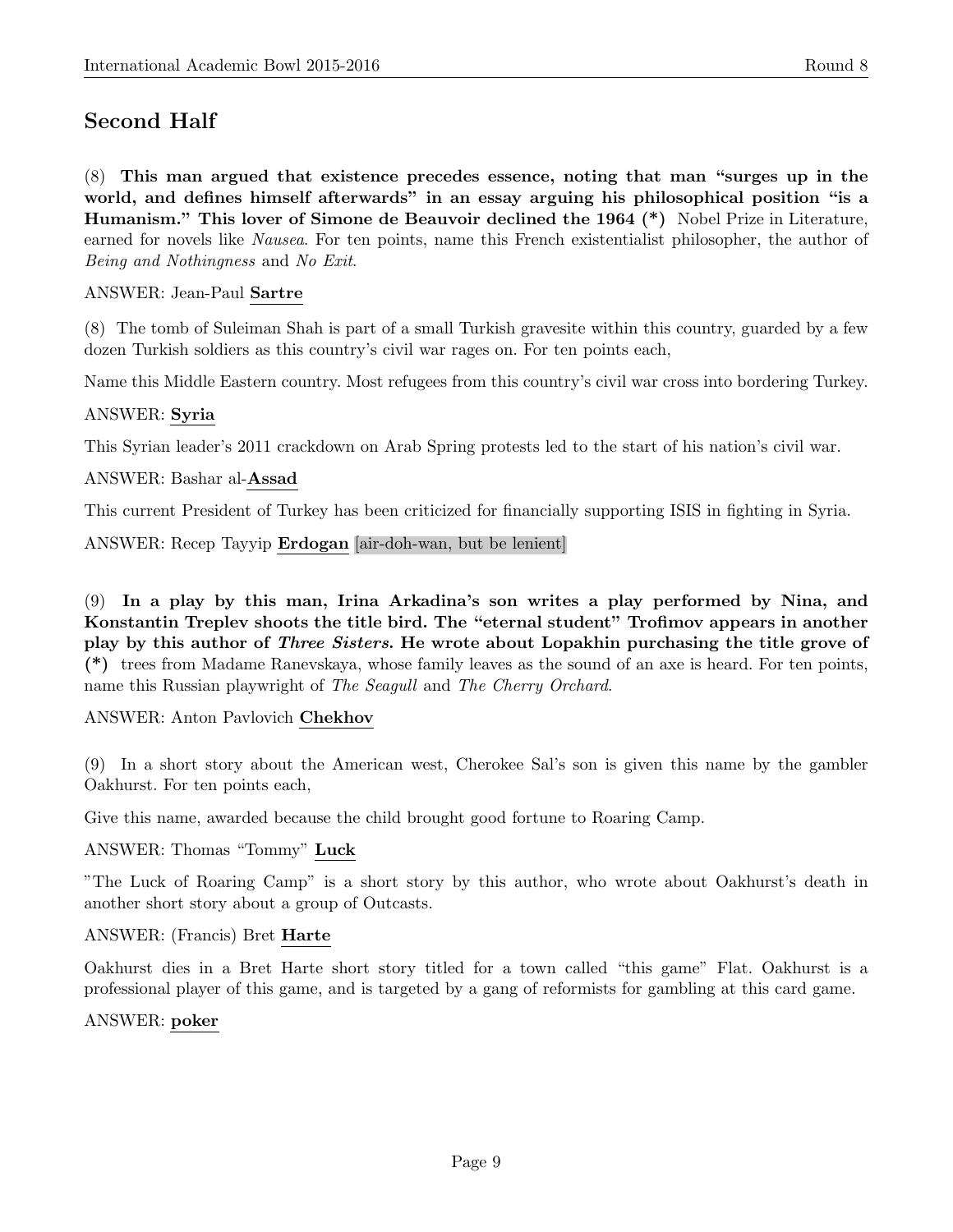(10) When this value is high for a gas, the van der Waals equation must be substituted for the ideal gas equation because of the high mass concentration. Because thermal expansion changes the volume, changes in temperature can change this intensive property. Specific (\*) gravity is this property measured against a standard like water, whose value for this is 1 gram per milliliter at 40 degrees Celsius. For ten points, name this property, equal to an object's mass divided by its volume.

## ANSWER: density

(10) These structures may be thousands of parsecs across, but are gravitationally bound a center of mass. For ten points each,

Name these collections of stars, examples of which include the Milky Way.

## ANSWER: galaxy

The Milky Way is this type of galaxy, whose rotation has created two or more arms snaking from the central bulge.

## ANSWER: spiral galaxy (accept barred spiral galaxy)

This American astronomer organized different galaxy types in a "tuning fork" diagram, showing elliptical galaxies on the left and two types of spiral galaxies on the right.

## ANSWER: Edwin Hubble

(11) A dismembered soldier appears at the bottom of this painting with a flower growing out of a shattered sword. A light bulb in the shape of an eye at the top of this painting appears to explode over an (\*) impaled horse in this painting. A bull stands over a woman cradling her dead child in this painting of the destruction of a Basque town. For ten points, name this mural-sized painting that decries the Spanish Civil War, created by Pablo Picasso.

# ANSWER: Guernica

(11) The fifth of these works has a phenomenally challenging harpsichord cadenza. For ten points each,

Name this set of six concertos, written for the Margrave Christian Ludwig in 1721.

#### ANSWER: Brandenburg Concertos

This German composer not only wrote the Brandenburgs, but played the challenging harpsichord part in Brandenburg No. 5.

# ANSWER: Johann Sebastian Bach

In addition to harpsichord and violin, Brandenburg No. 5 includes a solo part for this woodwind instrument, a larger relative of the piccolo.

#### ANSWER: flute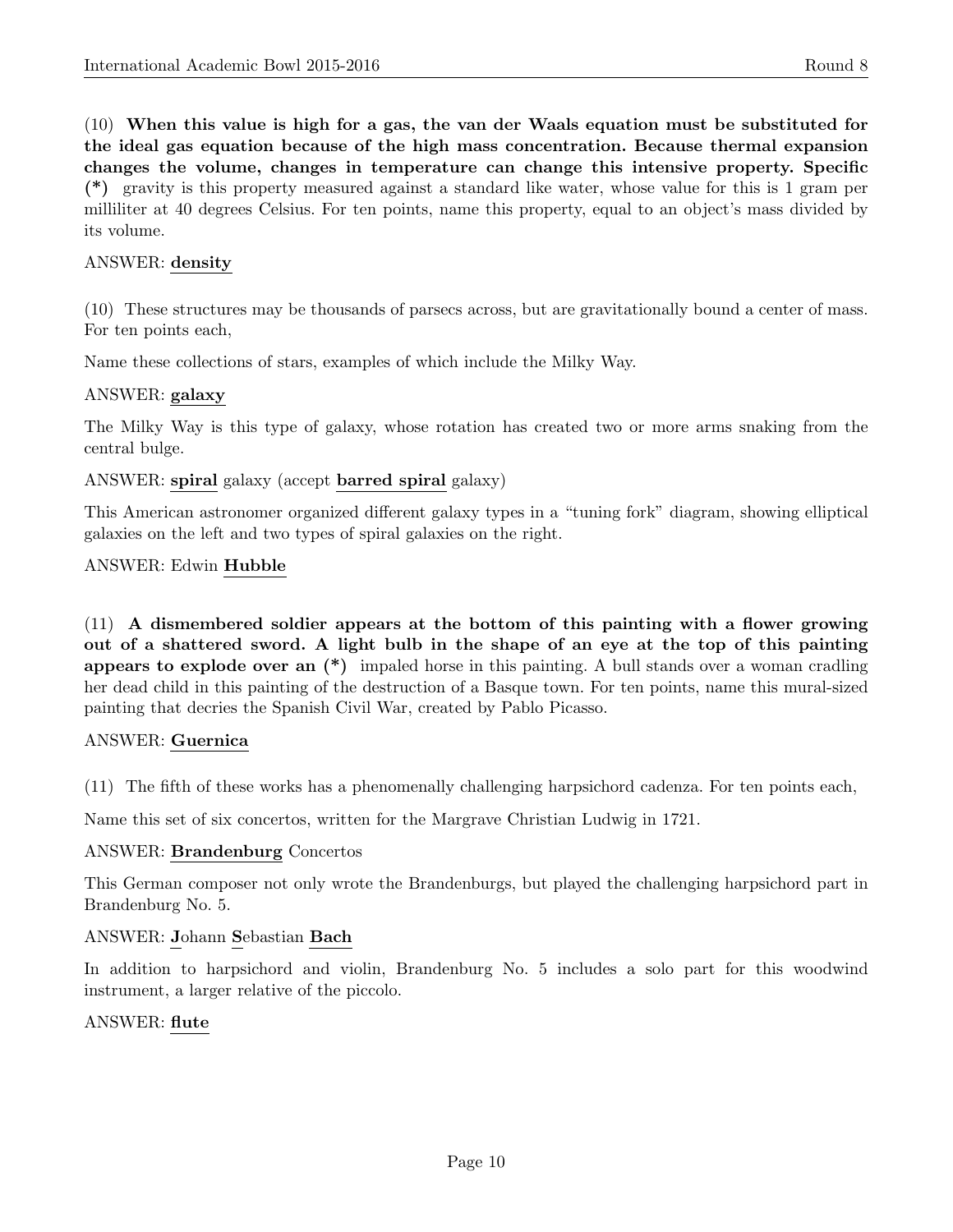(12) While on Skyros, this man disguised himself as a woman but his ploy was revealed when he reached for a spear. This character returned to the Trojan war after the death of Patroclus, and his "wrath" is the subject of the first line of the  $(*)$  Iliad. This man's mother, Thetis, tried to make him immortal by dipping him into the river Styx, but failed to completely submerge him. For ten points, name this Greek hero whose only vulnerable part was his heel.

# ANSWER: Achilles

(12) This man is believed to have abandoned his life of pleasure after seeing an old man, a diseased man, a corpse, and an ascetic. For ten points each,

Name this man whose teachings are the basis of a religion which follows the Eightfold Path in order to escape dukkha, or suffering.

## ANSWER: Buddha (accept either name of Siddartha Gautama, accept Shakyamuni Buddha)

The aspects of the eightfold way are often depicted on one of these objects known as the Dharmachakra, in which they serve as the spokes.

#### ANSWER: wheel

The end goal of Buddhism is to attain this state of liberation from the cycle of birth, life, and death.

#### ANSWER: nirvana

(13) One speech by this man was inspired by Franklin Roosevelt's Fala Speech and explained he'd be keeping a dog named Checkers. This man used "ping-pong diplomacy" and was the first US President to visit China. Despite the discovery of the "smoking gun" tape, this man declared that he "was not a  $(*)$  crook" and was later given a "full, free and absolute" pardon by his successor, Gerald Ford. For ten points, name this US President who resigned following the Watergate Scandal.

# ANSWER: Richard Milhous Nixon

(13) This man was known as Amenhotep IV until he converted to a new belief system based on the worship of the Sun disk. For ten points each,

Name this monotheistic pharaoh who was married to Nefertiti.

#### ANSWER: Akhenaten

Akhenaten was the father of this boy pharaoh, whose famous tomb was re-discovered in 1923.

ANSWER: (King) Tutankhamun (or (King) Tutankhaten)

Tut's tomb, like many others, was found in this region on the west banks of the Nile, on the opposite shores of Thebes.

ANSWER: Valley of the Kings